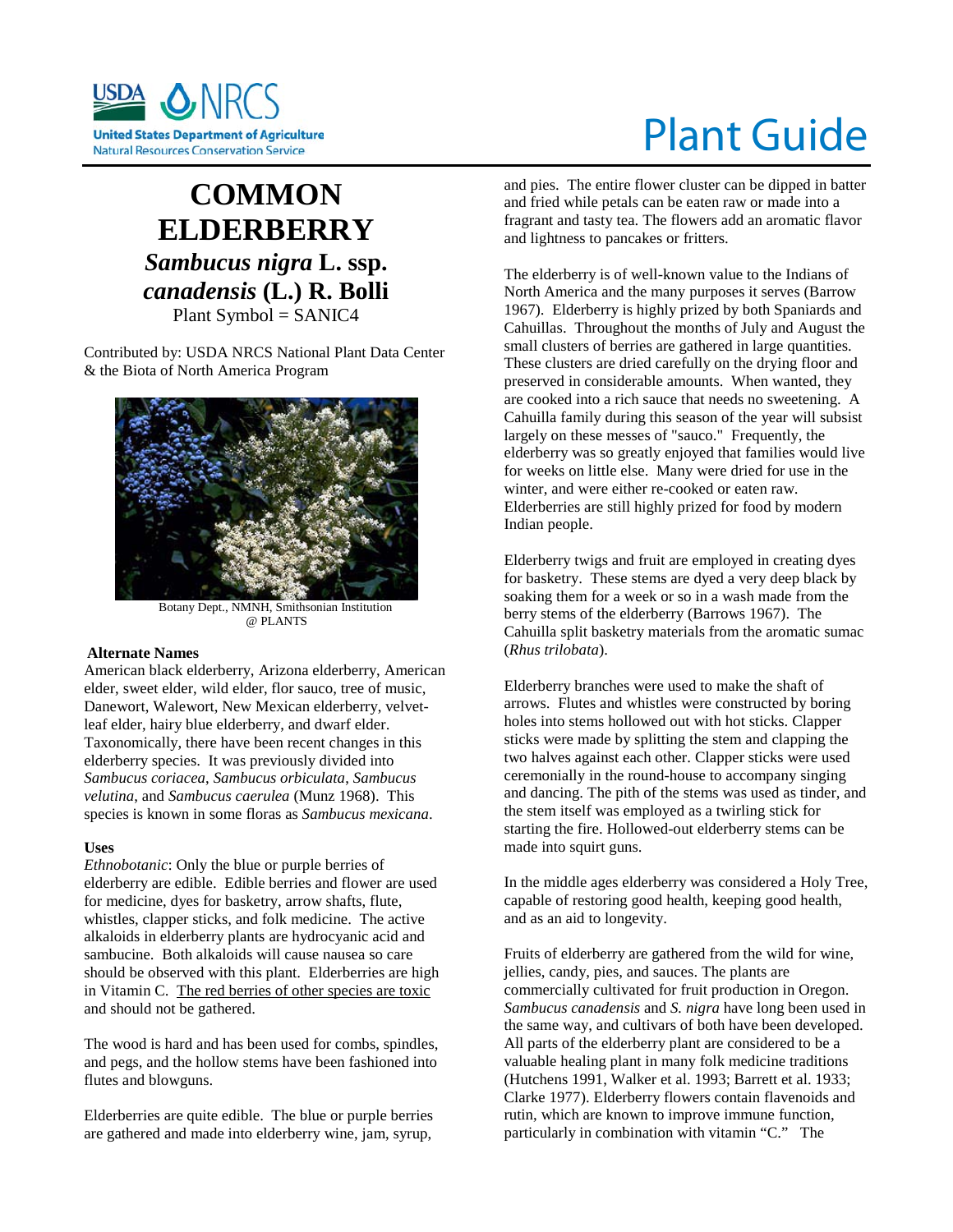flowers also contain tannins, which account for its traditional use to reduce bleeding, diarrhea, and congestion.

The flowers are the mildest part of the plant and prepared as a tea, are used to break dry fevers and stimulate perspiration, aid headache, indigestion, twitching eyes, dropsy, rheumatism, appendix inflammation, bladder or kidney infections, colds, influenza, consumption (bleeding in lungs), and is helpful to newborn babies (Hutchens 1991). Used as a wash, the flowers or leaves are good for wounds, sprains, and bruises, as well as for sores on domestic animals. The leaves, which are stronger, have a slightly laxative property. Applied externally, leaves, flowers, bark and twigs are excellent as a poultice, mixed equally with chamomile, for soreness, inflammations, joint stiffness, and to reduce the swelling of bee stings. The flowers and berries, employed as a diuretic, can aid arthritis and rheumatism. Steeped in water, the flowers are used externally to aid in complexion beauty, tone and soften the skin, and lighten freckles or spots. The berry juice made into salve aids burns and scalds. The juice taken internally will act as a purgative.

*Livestock*: Elderberry is a useful range plant for domestic livestock, but is not equally palatable during all seasons. It is usually receives limited browsing in the spring and to a much greater extent in the late summer and fall. The leaves are eagerly devoured after the first heavy frost in the fall. Because many branches are beyond the reach of the animals, utilization is less destructive. Browse rating: Good for goats; good to fair for sheep; good to poor for deer; fair for cattle; and fair to poor for horses (Sampson and Jesperson 1981).

*Wildlife*: Structurally complex riparian vegetation communities provide many different habitats and support a diverse array of animal species. Different groups of animals occupy or use the different layers of vegetation, and this multi-story arrangement is often present nowhere else in the arid landscapes. Canopies of plants growing on stream banks provide shade, cooling stream water, while roots stabilize and create overhanging banks, providing habitat for fish and other aquatic organisms.

Game birds, squirrels and other rodents, and several kinds of browsers also feed on the fruit or foliage of elderberry. Bears love to eat the elderberry fruits while deer, elk, and moose browse on the stems and foliage. The elderberries are important sources of summer food for many kinds of songbirds. For example, the western bluebird, indigo bunting, common house finch, red-shafted flicker, ashthroated flycatcher, black-headed grosbeak, scrub jay, Stellar jay, ruby-crowned kinglet, mockingbird, redbreasted nuthatch, Bullock's oriole, hooded oriole, song sparrow, white-crowned sparrow, western tanager, California thrasher, russet-backed thrush, brown towhee, Audubon warbler, cedar waxwing, Lewis and Nuttall's

woodpecker, wren-tit, grouse, pheasant, and pigeons all eat elderberries (Martin et al. 1951).

The valley elderberry longhorn beetle (VELB) (*Desmocerus californicus dimorphus*) was listed as threatened under The Endangered Species Act on August 8, 1980. The elderberry beetle is endemic to moist valley oak riparian woodlands along the margins of rivers and streams in the lower Sacramento and upper San Joaquin Valley of California where elderberry grows. The primary threat to the VELB is loss of habitat, insecticide and herbicide use, and lack of elderberry shrubs/trees as a food plant for the beetle. The mitigation for VELB habitat loss, considered a taking under The Endangered Species Act, is quite stringent (U.S. Fish and Wildlife Service Mitigation Guidelines).

In general, longhorn beetles are characterized by somewhat elongate and cylindrical bodies with long antennae, often in excess of 2/3 of the body length. Male VELB have a metallic-green pattern of 4 oblong maculations, surrounded by a bright red-orange border. The body length is about 13-21 mm, and antennae are about a long as the body. Females are more robust, with body length about 18-25 mm, and the dark pattern is not reduced.

Elderberry is planted because of its forage and cover value, productivity, adaptability, and ease of establishment. It is a useful ground cover for stabilizing streambanks and eroding sites. It provides food, cover, perching, and nesting sites for many species of birds and food and cover for various other wildlife, and it is important as browse for mule deer and elk. In the spring the leaves may be strongly scented and less palatable, but they sweeten and become more palatable by fall.

#### **Status**

Please consult the PLANTS Web site and your State Department of Natural Resources for this plant's current status, such as, wetland indicator values.

#### **Description**

*General*: Honeysuckle family (*Caprifoliaceae*). Native shrubs growing 2-4(-8) m tall, less commonly small single-stemmed trees, young twigs soft and pithy but the wood hard; bark thin, grayish to dark brown, irregularly furrowed and ridged. The pinnately compound leaves are deciduous, opposite, about 15-35 cm long, odd-pinnate with (3-)5-9 serrate leaflets 2-15 cm long, often with a long stalk, often asymmetrical at the base. Elderberry leaves, especially on seedlings or shrub-sized plants (without fruits or flowers) resemble California walnut (*Juglans hindsii*) and Oregon ash (*Fraxinus latifolia*). The inflorescence is flat-topped, 4-20(-30) cm across, broader than high; flowers bisexual, the corollas small, white to cream, rotate, 5-lobed, with a pleasant, yet slightly rancid odor. Fruit is berry-like, 5-6 mm wide, with 3-5 nutlets, blue- to purple-black at maturity with a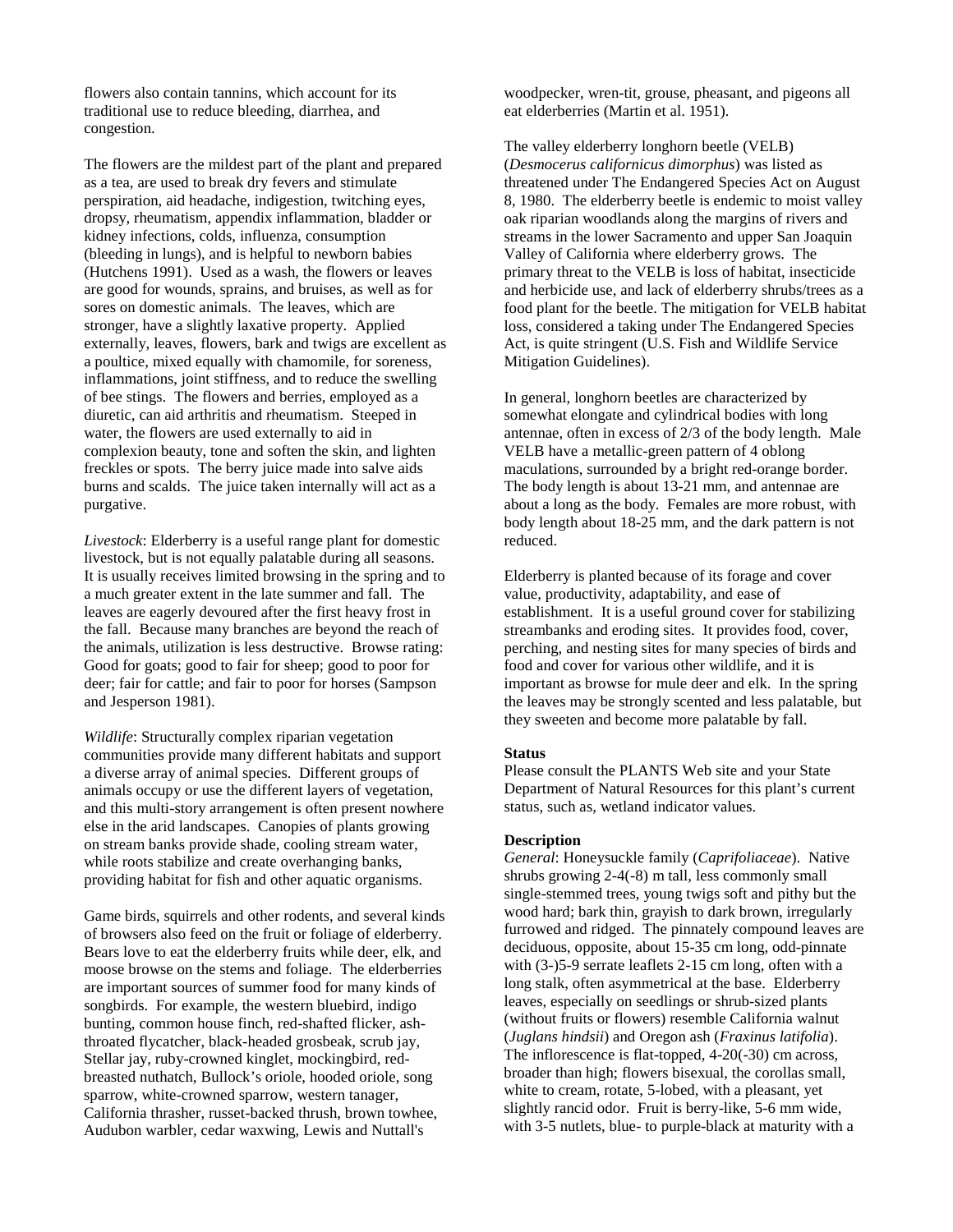white-waxy bloom and appearing powder blue. The common name "elder" is from the Anglo-Saxon "ellen," meaning fire-kindler, the dry, pithy stems; blue from the fruit color.

*Distribution*: Common elderberry is common along stream banks, river banks, and open places in riparian areas lower than < 3000 m. From west Texas north to Montana, western Alberta, and southern British Columbia, and all other western states, south into northwest Mexico. For current distribution, please consult the Plant Profile page for this species on the PLANTS Web site.

# **Habitat**

Elderberry grows on moist, well-drained sunny sites, usually occurring in early seral communities or in openings in moist forest habitats (slopes, canyons, cliff bases, streamsides, streambanks) and moist areas within drier, more open habitats (sagebrush, mountain brush, pinyon-juniper, ponderosa pine, often along fence rows and roads); at elevations of 3-3000 meters.

#### **Adaption**

Elderberry is a dominant understory species in riparian woodlands. It can persist past seral stages as scattered individuals in open forests, woodlands, chaparral, or riparian zones. This species flowers from May to September and fruits from July to October. Common elderberry is more common on warmer sites than red elderberry (*Sambucus racemosa*), although they overlap in habitat preference.

In California, common riparian woodland associates are valley oak (*Quercus lobata*), interior live oak (*Quercus wislizenii*), California walnut (*Juglans hindsii*), and California sycamore (*Platanus racemosa*). Box elder (*Acer negundo*), Oregon ash (*Fraxinus latifolia*), alder (*Alnus rhombifolia*), and willow (*Salix gooddingii, Salix exigua, Salix lasiandra, and Salix laevigata*) are particularly prevalent in the subcanopy. Understory species are mostly shrubs, including elderberry (*Sambucus mexicana)*, buttonbush (*Cephalanthus occidentalis)*, blackberry (*Rubus* spp.), and California rose (*Rosa californica*). Lianas, such as poison oak (*Toxicodendron diversiloba*) and California grape (*Vitis californica*) are a dominant feature. Herbaceous vegetation is 1% cover except in openings where tall forbs may occur.

# **Establishment**

Elderberry produces a good seed crop almost every year. The seeds are dispersed by birds and other animals that eat the fruit. The seeds have a hard seed coat and embryo dormancy and may remain viable for up to 16 years in storage. Without pretreatment, seed germination may be delayed from 2 to 5 years after planting. Plants may flower and fruit after only 2-3 years and can reach full size in 3-4 years. They are said to be "short-lived."

Vegetative reproduction is limited to coppicing if the stems are killed or injured.

#### **Management**

In six riparian restoration projects carried out in California, competition from exotic weed species was a key factor in mortality and site failure (Baird 1989). On small sites, hand weeding around trees and shrubs is the most effective means of weed control. One way to avoid competition from weeds on larger sites is to remove the surface soil, although this has the disadvantage of removing nutrients, mycorrhizal fungi, bacteria, and insect and invertebrate populations critical to a healthy habitat. A cover crop of native wildflowers was also used to control weeds, with wildflower seeds hand-broadcast over the site. On wetter, heavier soils this does not seem to provide effective weed control.

There is considerable evidence that fertilization can favor exotic weeds over native plants. Inoculation with mycorrhizal fungi enables seedlings of some species to better utilize limited supplies of both water and nutrients. Inoculation of transplanted shrubs may be accomplished through inclusion of large (1.2 m deep by 2.8 m wide) root balls with plants. Smaller, more economical soil plugs scattered throughout the site serve the same purpose. The number of soil plugs needed to ensure the establishment of soil flora is directly related to the distance of the restoration site from a similar, mature community.

Given that elderberry provides habitat for the federally listed valley longhorn elderberry beetle, livestock grazing of elderberry is not recommended. Livestock grazing can alter vegetative structure and composition of riparian habitat. Overgrazing by livestock and big game frequently changes plant species composition and growth form, density of stands, vigor, seed production of plants, and insect production.

#### **Seed and Plant Production** *Seeds*:

- Elderberry grows best from seed.
- Elderberry fruits are collected when ripe and spread in thin layers to dry.
- To separate seeds from fruits either 1)run fruit through a macerator with water and the pulp and empty seeds float; 2) crush, dry and use without separating fruits and seeds; and 3) for small amounts of fruit they can be cleaned in a fruit blender.
- Elderberry seed can be stored dry at 41 °F for several years.
- Elderberry seeds can be sown in the fall soon after collection, or stratified and sown in the spring. In either case, germination is often not complete until the second spring.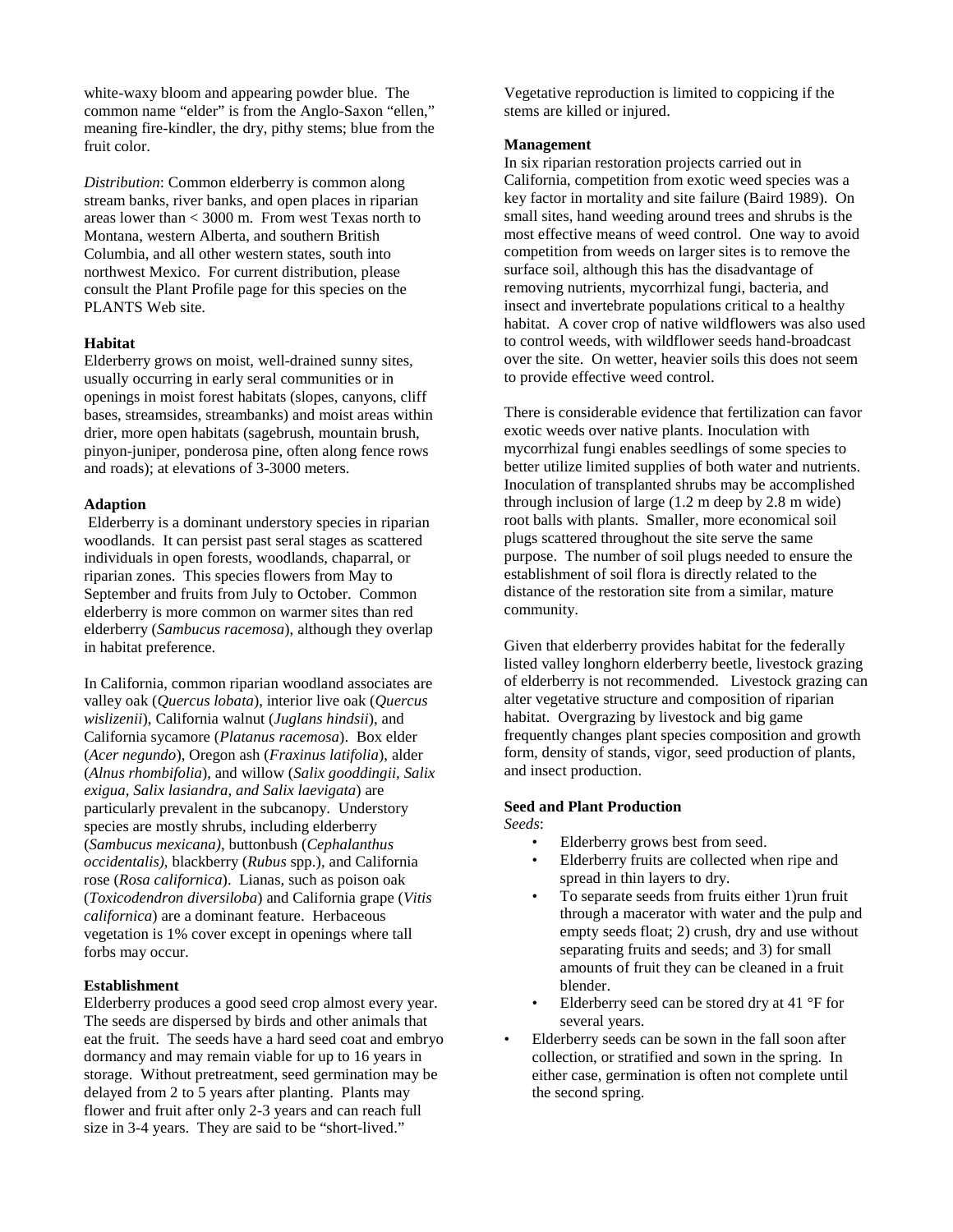- A seedling density of 35 plants per square foot is sought. Seeds are sown 1/4 inch deep in drills and covered with about 3/8 inch of sawdust mulch.
- In the greenhouse, seeds are warm stratified for two months in a mixture of peat, vermiculite, and sand at 21 $\degree$  to 30 $\degree$ C; (70 to 85 $\degree$ F). Seeds are then placed close to the soil surface in flats in the greenhouse. There are usually several hundred seeds in one seed flat.
- Seedlings are then potted from the flats in deep 3" pots.
- After one season of growth, the seedlings are field planted in the fall or spring when they are 6 to 8 months old. If planted in the fall irrigation may not be necessary in moist sites. In drier sites or with spring planting, irrigation will be required for seedling establishment.

#### **Cuttings***:*

- Cuttings of elderberry tend to have lower survival success than establishment from seed.
- Use hardwood cuttings from previous seasons growth.
- Take "heel cuttings" from older wood, so inner pith is not exposed.
- Cuttings should be at least 10", and have at least two nodes. Cuttings are placed in 4" pots with perlite and peat. Plants are kept moist.
- Cuttings have a fragile root system, with high mortality occurring when transplanted. Care should be taken to be very gentle with delicate roots when transplanting.
- The cuttings, which do survive, seem to establish and grow faster. Plant biomass production, height, flowering and seed set is more rapid than with seedlings.

# **Transplanting Trees and Stems***:*

- All elderberry plants with evidence of valley elderberry longhorn beetle use (i.e. emergence holes or presence of adults) should be transplanted, as they provide habitat for a threatened species under The Endangered Species Act. For further technical information, call a representative of the U.S. Fish and Wildlife Service.
- Cut tree back to 3 to 6 feet from the ground or to 50 percent of its height (whichever is greater) by removing branches and stems above this height. The trunk and all stems greater than 1.5 inches in diameter can be replanted.
- If the presence of tunnels excavated by the beetle larvae inside the elderberry stem and trunk are detected, place pruned material next to transplanted elderberries.
- Move plant by the root ball. Keep the root ball wet.
- Place transplant in holes 3 to 4 feet deep.
- Construct circular water retention basin from the excavated earth about 8-10 feet in diameter and 12 to 14 inches high. Plant the main trunk of an elderberry

in the center of each water basin. Plant other stems that have been rooted around the circumference of the basin.

Saturate soil with water. Irrigate as necessary, especially through first growing season.

Clear-cutting or seed tree cutting with high soil disturbance sometimes favors the development of elderberry in a seral community. It recovers well from heavy grazing in the Great Basin. For use in site stabilization or rehabilitation, seeds may be planted directly or seedlings and 1-2-year old stock may be transplanted. It also grows from transplanted seedlings, cuttings, and rootstocks.

Elderberry usually is not present in the understory of closed-canopy forests, and when fire occurs in these, regeneration occurs from seed banks that may occur between 2-10 cm deep in the soil, the seeds deposited from off-site dispersal or from plants of an earlier community. Fire scarifies the hard seed coat of buried seeds and stimulates their germination, which usually occurs the first growing season after the fire. Subsequent burns may eliminate elderberry since it spreads slowly by seed. Fire kills above-ground parts but the root crown may sprout but a severe fire can kill the root and stem buds from which sprouting occurs.

#### **Cultivars, Improved and Selected Materials (and area of origin)**

These plant materials are somewhat available from commercial sources. Vintage Germplasm was released through the USDA-NRCS Plant Materials Program in 2010. Vintage Germplasm is a selected class release that was evaluated for characteristics important to conservation uses, including stem production, plant height, fruit production and ability to regrow after cutting. Contact your local Natural Resources Conservation Service (formerly Soil Conservation Service) office for more information. Look in the phone book under "United States Government." The Natural Resources Conservation Service will be listed under the subheading "Department of Agriculture."

# **References**

- Arnold, R.A. 1984. *Interim report for contract C-616 with the California Department of Fish and Game*. 14 pp.
- Baird, K. 1989. *High quality restoration of riparian ecosystems*. Restoration and Management Notes 7(2):60-64.
- Barrett, S.A. & E.W. Gifford 1933. *Miwok material culture*. Indian Life of the Yosemite Region. Yosemite Association, Yosemite National Park, California. 387 pp.
- Barrows, D.P. 1967. *Ethno-botany of the Coahuilla Indians*. Malki Museum Press. Banning, California. 82 pp.